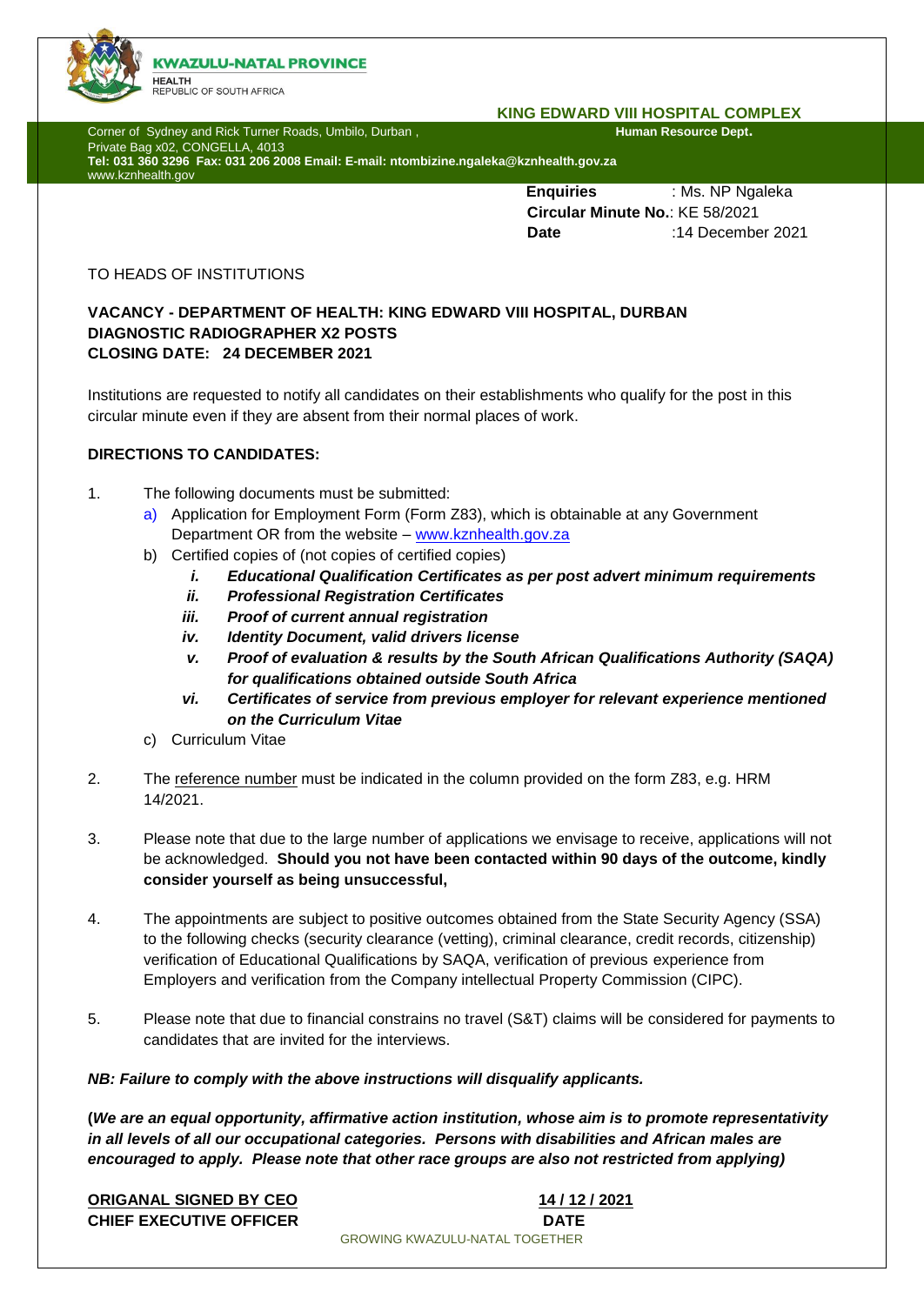| <b>POST</b>           | : DIAGNOSTIC RADIOGRAPHER GRADE 1                     |
|-----------------------|-------------------------------------------------------|
| <b>NO. OF POSTS</b>   | : 02                                                  |
| <b>REFERENCE NO.</b>  | : HRM 89/2021                                         |
| <b>CENTRE</b>         | : KING EDWARD VIII HOSPITAL COMPLEX                   |
| <b>SALARY NOTCH</b>   | : GRADE 1: R 322 746.00 - R 367 299.00 per annum      |
| <b>OTHER BENEFITS</b> | : MEDICAL AID (OPTIONAL), HOUSING ALLOWANCE: EMPLOYEE |
|                       | <b>MUST MEET PRESCRIBED REQUIREMENTS</b>              |

#### **MINIMUM REQUIREMENTS:**

- Matric/Senior Certificate or equivalent qualification PLUS
- National Diploma/Degree in Diagnostic Radiography PLUS
- Registration with the HPCSA as a Diagnostic Radiographer (Independent Practice) PLUS
- Proof of current registration with HPCSA as Diagnostic Radiographer (2020/2021) PLUS
- Certificate of service endorsed by HR from previous employers must be attached

# **RECOMMENDATION:**

- Computer Literacy
- Basic knowledge of computed tomography (CT) will be an added advantage

## **KNOWLEDGE, SKILLS, TRAINING, AND COMPETENCIES REQUIRED:**

- Sound knowledge of diagnostic radiographic procedures and equipment
- Sound knowledge of radiation control and safety
- Good communication and interpersonal skills
- Knowledge of radiation control measures
- Knowledge of relevant Health and Safety Acts

## **KEY PERFORMANCE AREAS:**

- Provision of high quality diagnostic radiography services observing safe radiation protection standards
- Execute all clinical procedures competently to prevent complications
- Provide a 24 hour diagnostic radiography service
- Promote good health practices and ensure optimal patient care
- Participate in Quality Assurance and Quality Improvement programs, in-service training and National core standards
- Promote Batho Pele principles in the execution of duties for effective service delivery
- Perform reception and clerical duties when necessary
- Inspect and utilize equipment professionally to ensure that it complies with safety standards and ensure health and safety rules regulations are adhered to
- Participate in departmental policies and procedure development
- Participate in monthly departmental meetings
- Participate in continued skills developmental programs
- Supervision of junior radiography staff and community service radiographers
- Perform Employee Performance Management and Development (EPMDS) of junior staff

**ENQUIRIES: DR. N KHUZWAYO CLOSING DATE: 24/12/2021 TEL: (031) 360 3854**

GROWING KWAZULU-NATAL TOGETHER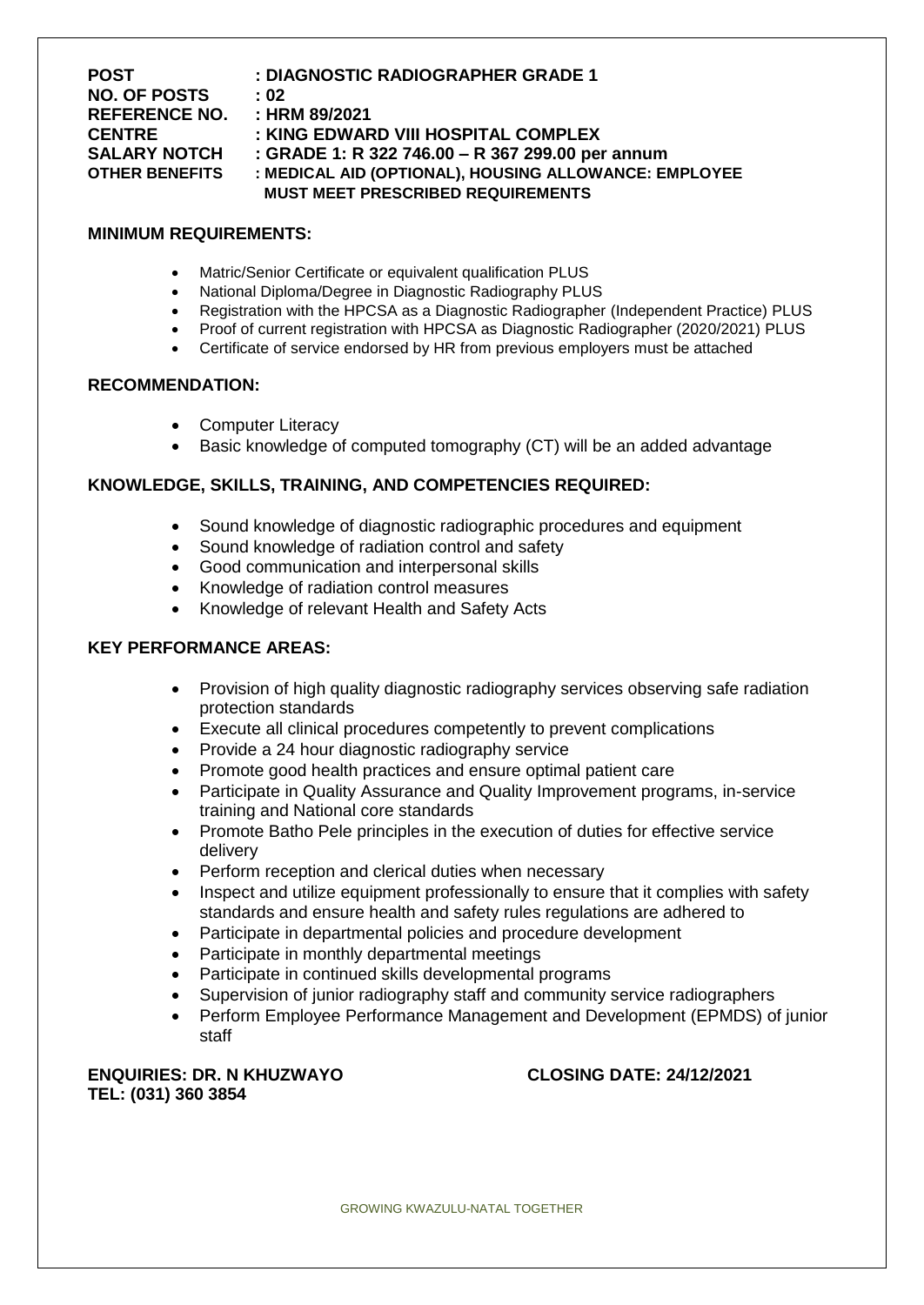## **HAND DELIVERED APPLICATIONS SHOULD BE POSTED IN TO THE RED BOX MARKED APPLICATIONS" NEXT TO THE ATM IN THE ADMINISTRATION BUILDING**

Please forward applications to:

HUMAN RESOURCE MANAGER **ATTENTION: Ms. NP Ngaleka** King Edward VIII Hospital Private Bag X02 Congella 4013

**ORIGANAL SIGNED BY 14 / 12 / 2021 CHIEF EXECUTIVE OFFICER DATE** 

GROWING KWAZULU-NATAL TOGETHER